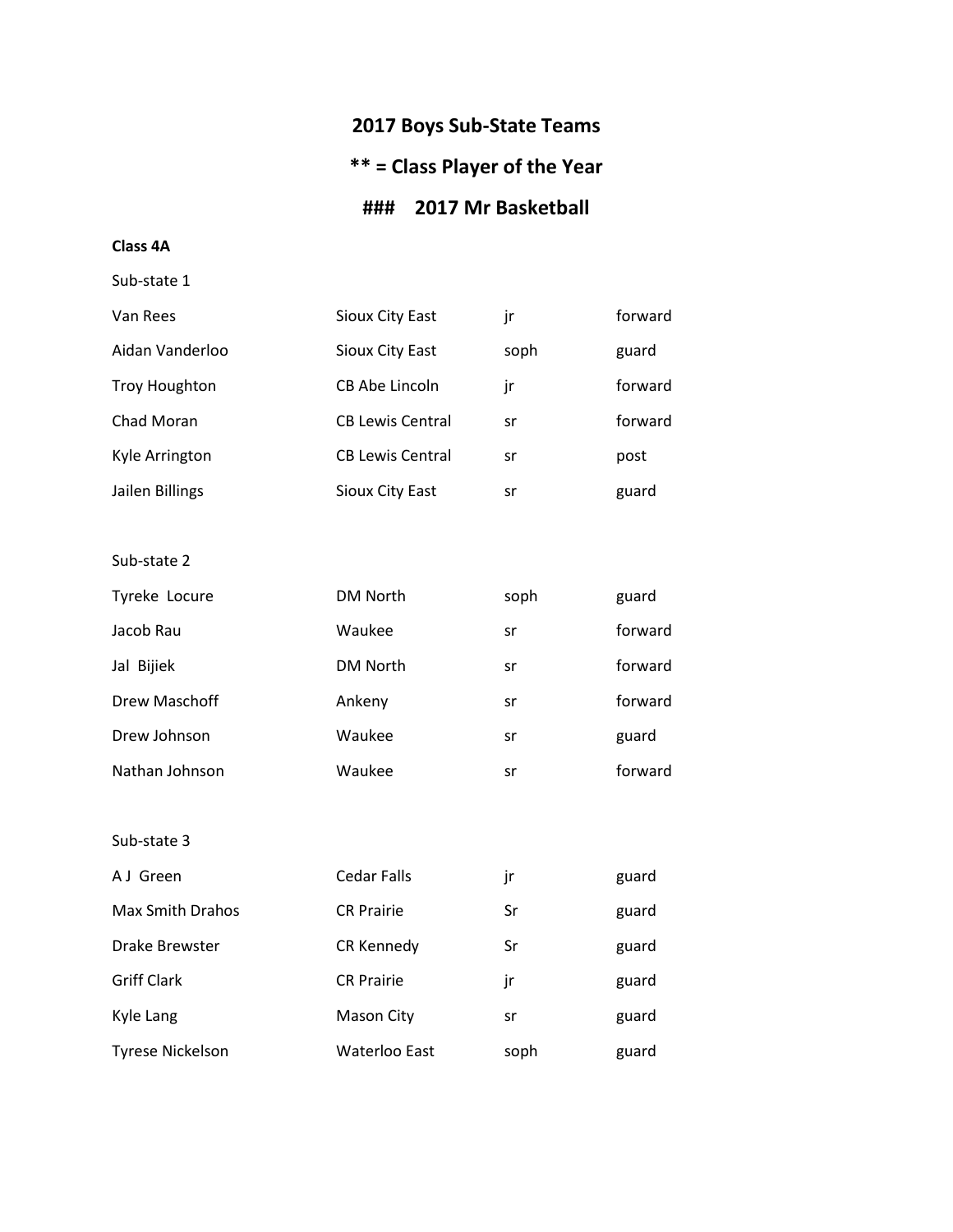| Noah Carter              | <b>Dubuque Senior</b> | SO.  | guard   |
|--------------------------|-----------------------|------|---------|
| Carondis Harris-Anderson | Waterloo West         | ir   | guard   |
| Lucas Duax               | Dubuque Hempstead     | - ir | guard   |
| Royshawn Webb            | <b>CR Jefferson</b>   | sr   | forward |
| Keith Johnson            | Dubuque Hempstead jr  |      | guard   |
| <b>Connor Duax</b>       | Dubuque Hempstead     | sr   | forward |

Sub-state 5

| Joe Wieskamp             | Muscatine              | jr   | guard   |
|--------------------------|------------------------|------|---------|
| **Connor McCaffery       | IC West                | sr   | forward |
| <b>Patrick McCaffery</b> | IC West                | soph | forward |
| Devontae Lane            | IC West                | sr   | guard   |
| Trey Hutcheson           | Linn-Mar               | jr   | forward |
| <b>Brian Dayman</b>      | <b>Pleasant Valley</b> | ır   | guard   |

| Ray Miller           | <b>Davenport Central</b> | sr   | guard |
|----------------------|--------------------------|------|-------|
| <b>Bailey Basala</b> | North Scott              | sr   | guard |
| Corvon Seales        | North Scott              | jr   | guard |
| Erwin Brett          | Davenport West           | jr   | post  |
| DJ Carton            | <b>Bettendorf</b>        | soph | guard |
| Kenny Clay           | Davenport West           | jr   | guard |

| Sub-state 7 |  |
|-------------|--|
| Sam Ingoli  |  |

| Sam Ingoli         | Dowling Catholic |    | guard   |
|--------------------|------------------|----|---------|
| Joe Evans          | Ames             |    | forward |
| Conner Gholson     | Newton           | sr | forward |
| Camden VanderZwaag | Johnston         | ır | forward |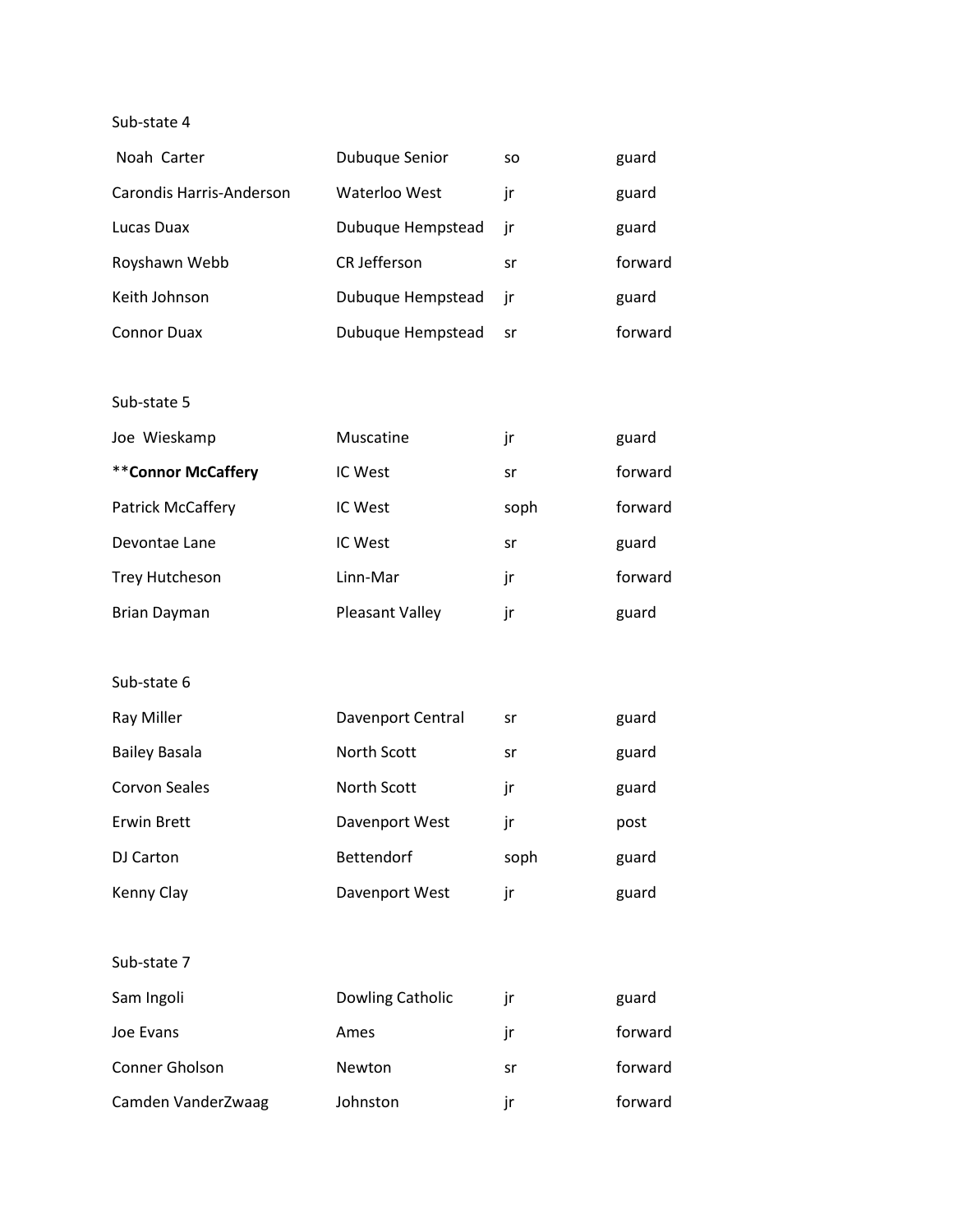| Joey Kern              | Dowling Catholic  | sr | guard   |
|------------------------|-------------------|----|---------|
| Choul Choul            | Ames              | sr | guard   |
|                        |                   |    |         |
| Sub-state 8            |                   |    |         |
| Douglas Wilson         | DM Hoover         | sr | post    |
| Connor Kasperbauer     | Ankeny Centennial | sr | forward |
| <b>Hunter Strait</b>   | Ankeny Centennial | jr | guard   |
| <b>Charley Crowley</b> | <b>WDM Valley</b> | sr | post    |
| <b>Austin Hinkle</b>   | <b>WDM Valley</b> | sr | guard   |
| Aldreias Campbell      | <b>DM Hoover</b>  | sr | forward |

# **Class 3A**

| Sub-state 1               |                      |      |         |
|---------------------------|----------------------|------|---------|
| Elijah Hazekamp           | <b>Bishop Heelan</b> | jr   | forward |
| <b>Trenton Hillbrands</b> | LeMars               | sr   | guard   |
| Chris Kroll               | Sergeant Bluff-Luton | sr   | guard   |
| Owen Coburn               | Spirit Lake          | soph | post    |
| Will Pottebaum            | LeMars               | jr   | guard   |
| Kyrese Peck               | <b>Bishop Heelan</b> | sr   | forward |
| Jackson Wright            | Sergeant Bluff-Luton | sr   | post    |

| <b>Trey Tucker</b>  | <b>Greene County</b> | sr | guard   |
|---------------------|----------------------|----|---------|
| <b>Trevor Grove</b> | Dallas Center-Grimes | sr | forward |
| Janier Puente       | Perry                | sr | post    |
| Ethan Lewis         | <b>Boone</b>         | sr | guard   |
| Jordan Tanner       | <b>Webster City</b>  | jr | point   |
| Tyler Ihle          | <b>Ballard</b>       | sr | point   |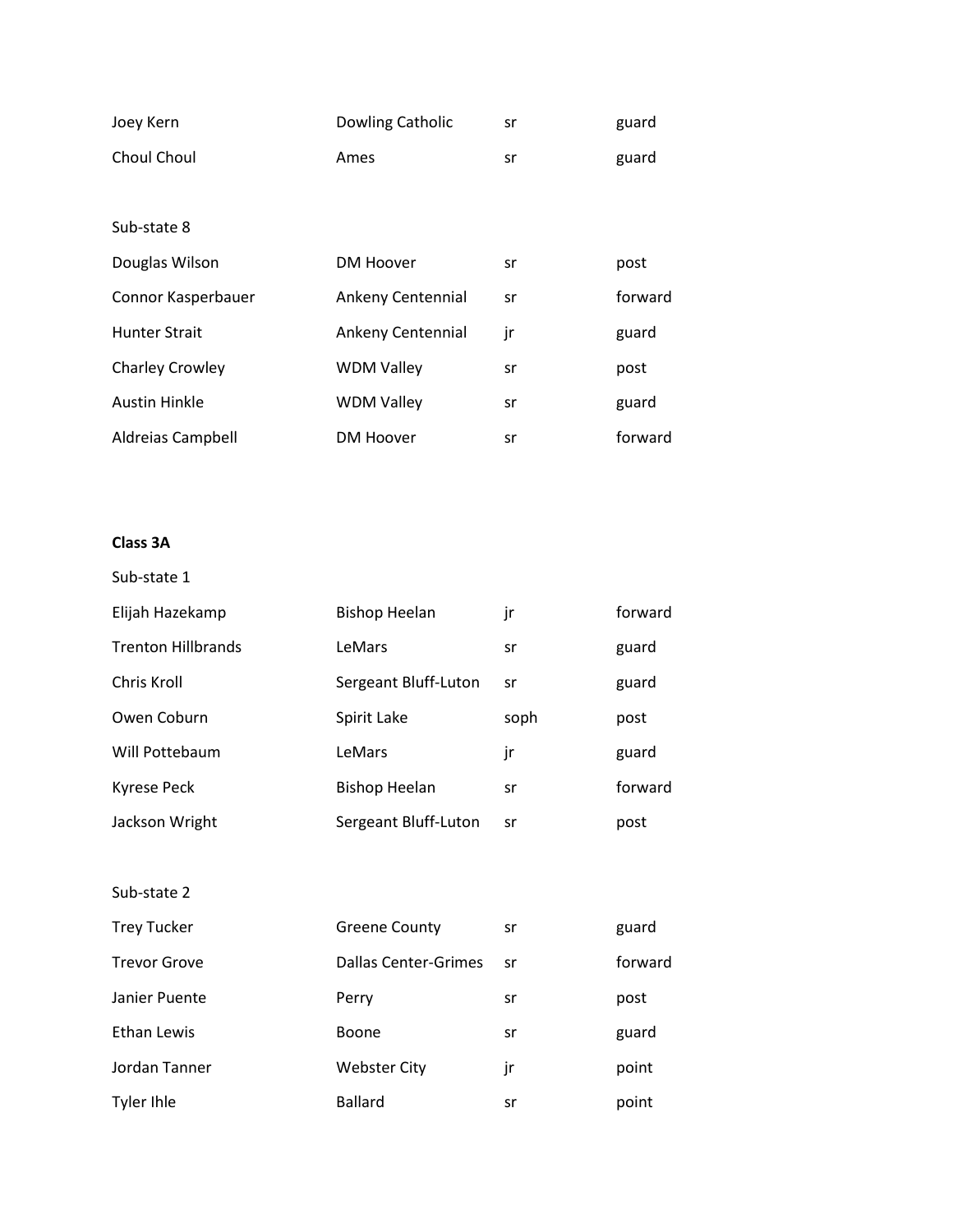| ** Austin Phyfe         | <b>Waverly-Shell Rock</b> | sr   | Post    |
|-------------------------|---------------------------|------|---------|
| Jack Molstead           | Charles City              | soph | guard   |
| John Stensland          | <b>Waverly Shell Rock</b> | sr   | guard   |
| Sam Snyder              | <b>Forest City</b>        | sr   | guard   |
| Cade Hemesath           | <b>Charles City</b>       | jr   | guard   |
| <b>Spencer Cuvelier</b> | Crestwood                 | Sr   | forward |
| Jace Ites               | Iowa Falls-Alden          | sr   | guard   |

Sub-state 4

| Austin Ash             | <b>Mount Vernon</b>     | sr | guard   |
|------------------------|-------------------------|----|---------|
| <b>Matt Mims</b>       | <b>CR Xavier</b>        | ١r | guard   |
| <b>Trenton Wallace</b> | Davenport Assumption sr |    | guard   |
| Abraham Kinrade        | Maquoketa               | sr | post    |
| Jake Coons             | Solon                   | sr | post    |
| Max Techau             | <b>CR Xavier</b>        | sr | forward |
| Peter Timmermann       | Dubuque Wahlert         | ır | guard   |

| <b>Grant Dirks</b>   | Center Point-Urbana  | jr   | forward |
|----------------------|----------------------|------|---------|
| Derek Krogmann       | West Delaware        | soph | forward |
| John Nagel           | <b>West Delaware</b> | sr   | post    |
| Cole Smith           | Vinton-Shellsburg    | sr   | guard   |
| <b>Tyler Eggert</b>  | <b>Benton</b>        | sr   | guard   |
| <b>Spencer Touro</b> | Benton               | jr   | guard   |
| JoJo Frost           | Center Point-Urbana  | sr   | guard   |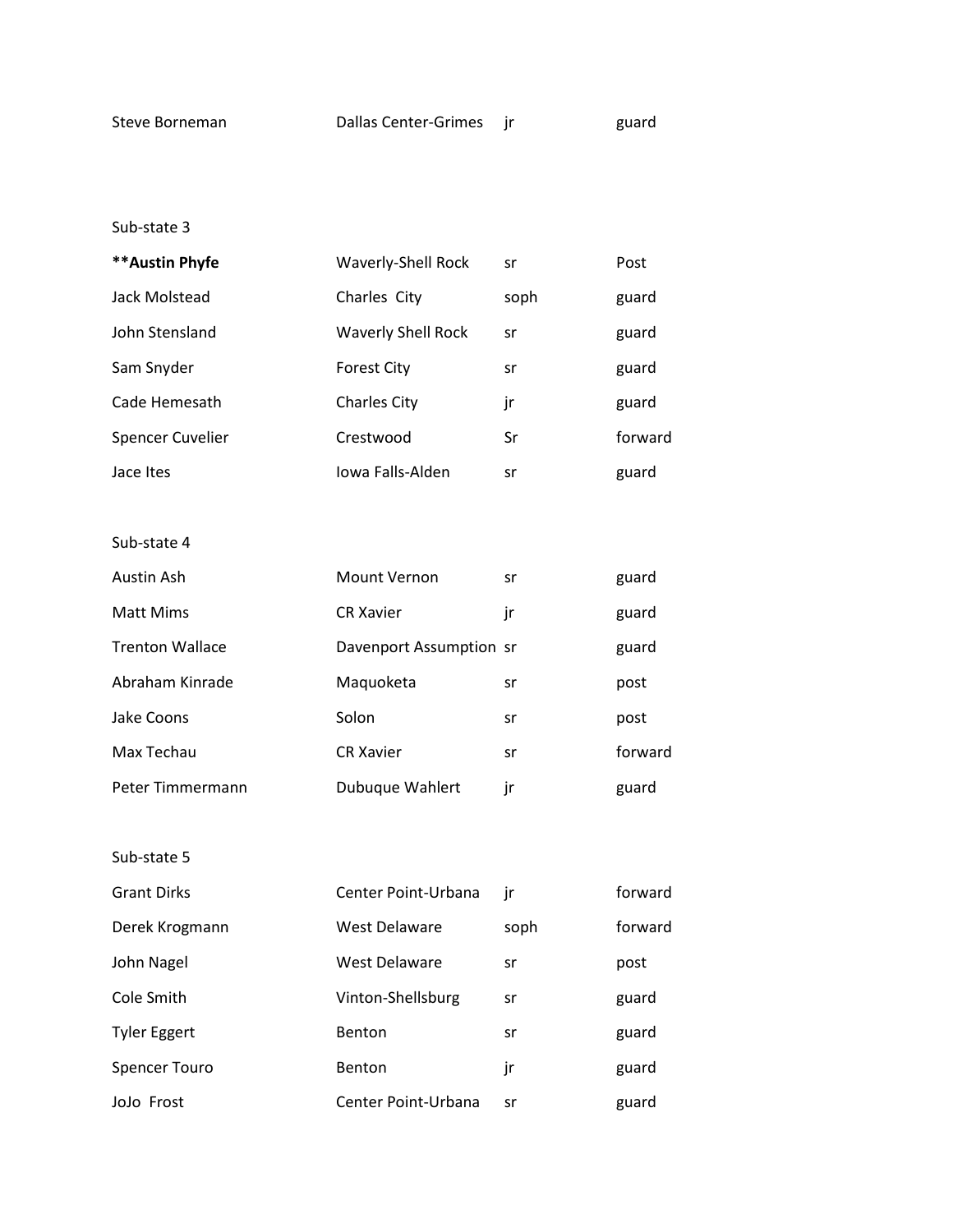| <b>Brady Sartorius</b> | Mt Pleasant | jr   | guard   |
|------------------------|-------------|------|---------|
| Lim Chuol              | Chariton    | sr   | guard   |
| Jarad Kruse            | Oskaloosa   | jr   | forward |
| Carson Crile           | Fairfield   | soph | forward |
| Cole Henry             | Oskaloosa   | soph | forward |
| Jordan Magnani         | Mt Pleasant | jr   | guard   |
| Chase Larson           | Knoxville   | sr   | guard   |

## Sub-state 7

| Ryan Van Wyk       | Pella    | Sr | forward |
|--------------------|----------|----|---------|
| Luke Vaske         | Norwalk  | jr | guard   |
| Cade McKnight      | Grinnell | sr | forward |
| Sam Allen          | Grinnell | sr | guard   |
| Nick Finney        | Pella    | sr | guard   |
| Max Evans          | Carlisle | sr | forward |
| Donovan Holterhaus | Pella    | sr | forward |

| Garrett Franken   | Atlantic   | sr   | forward |
|-------------------|------------|------|---------|
| Nate Mohr         | Glenwood   | jr   | guard   |
| Andrew Blum       | Glenwood   | fr   | forward |
| <b>Tajen Ross</b> | <b>ADM</b> | sr   | guard   |
| Kolby Molinsky    | Carroll    | sr   | guard   |
| Caleb Rasmussen   | Harlan     | sr   | point   |
| Kylan Smallwood   | Creston    | soph | guard   |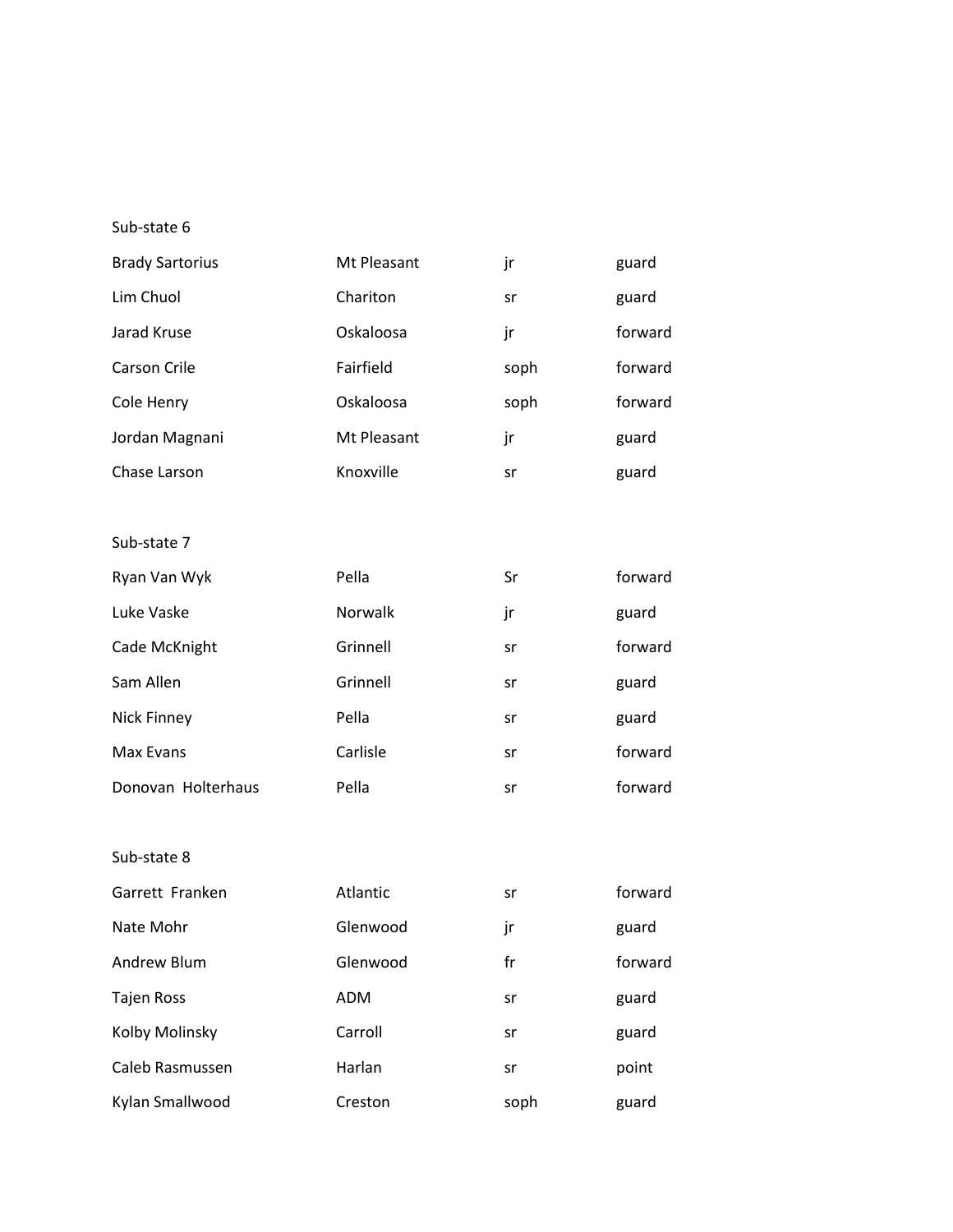#### **Class 2A**

Sub-state 1

| <b>Ben Gesink</b>    | Western Christian | sr | point   |
|----------------------|-------------------|----|---------|
| Isaac Heyer          | West Lyon         | sr | guard   |
| <b>Tyrus Arends</b>  | Sioux Center      | jr | guard   |
| Austin Roetman       | Pocahontas        | sr | post    |
| Kyle Boerhave        | Sheldon           | jr | post    |
| Tyson Kooima         | Western Christian | sr | guard   |
| Jaden Kleinhesselink | Sheldon           | jr | point   |
| Jesse Jansma         | Western Christian | sr | forward |

| Drew Olson              | Osage                      | jr                           | forward |
|-------------------------|----------------------------|------------------------------|---------|
| James Betz              |                            | Garner Hayfield Ventura soph |         |
| Zach Lester             | Clear Lake                 | jr                           | guard   |
| <b>Thomas Storbeck</b>  | Clear Lake                 | sr                           | forward |
| Nick Joynt              | Garner Hayfield Ventura jr |                              | forward |
| <b>Tristan Sweitzer</b> | New Hampton                |                              | guard   |
| <b>Ryan Meyers</b>      | Garner Hayfield Ventura jr |                              | forward |
| Lucas Schwamman         | Osage                      | jr                           | forward |
| Λ                       |                            |                              |         |
| Sub-state 3             |                            |                              |         |
| Ethan Wyant             | Jesup                      | sr                           | guard   |

| Ethan Wyant     | Jesup              | sr | guard   |
|-----------------|--------------------|----|---------|
| Riley Legrand   | Dyersville Beckman | sr | forward |
| Ben Latusek     | Dike-New Hartford  | sr | forward |
| Tristen Hautman | MFL/Mar-Mac        | sr | guard   |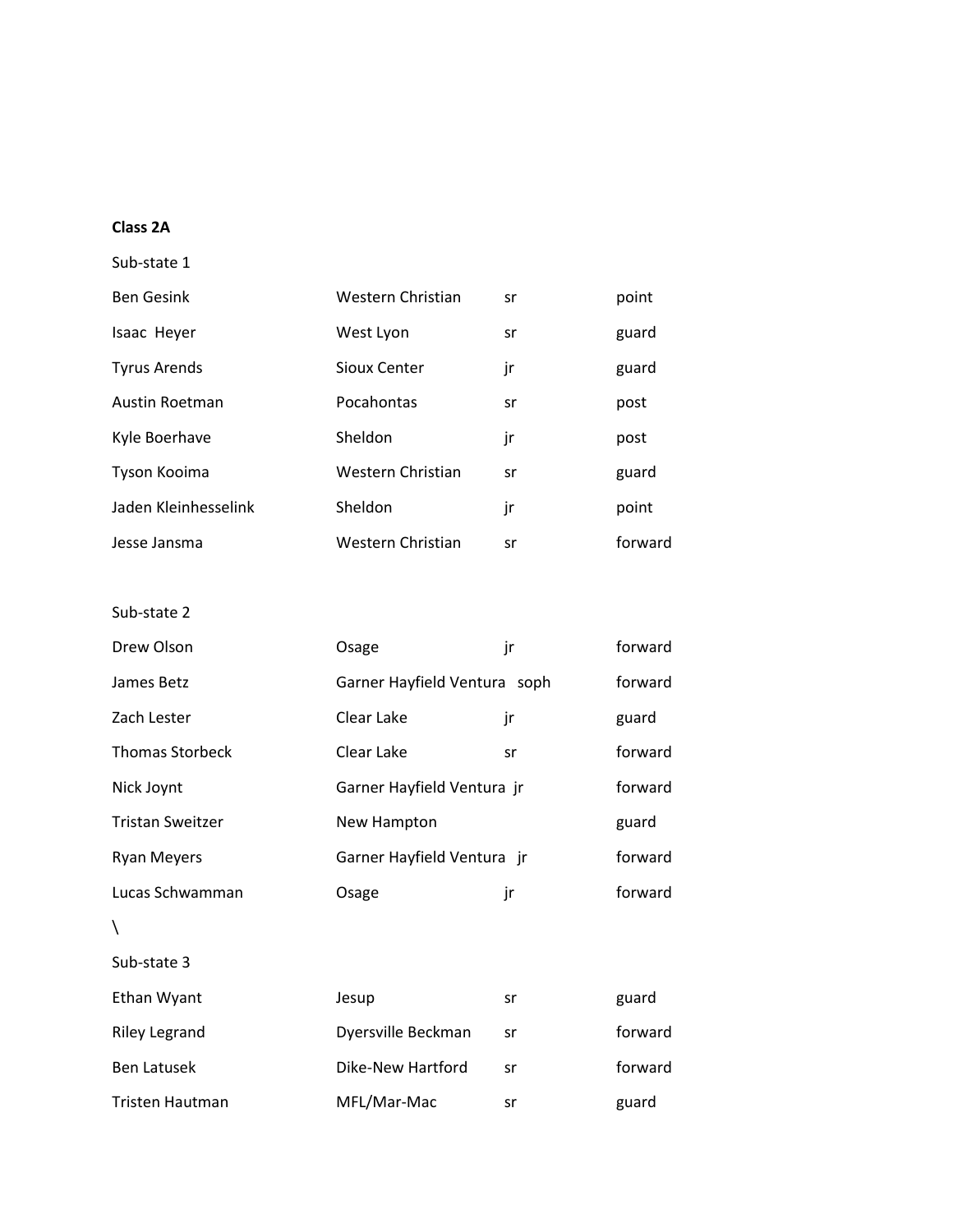| <b>Tyler Lienau</b>     | Jesup                      | sr    | forward |
|-------------------------|----------------------------|-------|---------|
| <b>Carter Cuvelier</b>  | Aplington-Parkersburg soph |       | forward |
| Gannon O'Brien          | Cascade                    | jr    | guard   |
| Jacob Manternach        | Monticello                 | jr    | guard   |
|                         |                            |       |         |
| Sub-state 4             |                            |       |         |
| Cooper Kabela           | West Branch                | sr    | forward |
| Dylan Hundley           | Camanche                   | sr    | forward |
| Dakota Soenksen         | Camanche                   | sr    | guard   |
| Logan Hoffman           | Tipton                     | jr    | forward |
| Zach Parson             | Northeast                  | sr    | guard   |
| <b>Trenton Massner</b>  | Wapello                    | jr    | point   |
| Luke Empen              | Northeast                  | jr    | post    |
| <b>Beau Cornwell</b>    | West Branch                | soph  | guard   |
|                         |                            |       |         |
| Sub-state 5             |                            |       |         |
| **Levi Jungling         | Pella Christian            | sr    | guard   |
| David Kacmarynski       | Pella Christian            | sr    | forward |
| <b>Trent Lasek</b>      | Highland                   | sr    | guard   |
| <b>Brett Kanzlarich</b> | Centerville                | sr    | forward |
| Colten Belloma          | Centerville                | jr    | guard   |
| Alex Pringle            | Pella Christian            | soph  | guard   |
| Zach Lasek              | Highland                   | frosh | post    |
|                         |                            |       |         |
| Sub-state 6             |                            |       |         |
| Collin Hill             | South Hamilton             | sr    | forward |
| Ben Juhl                | Des Moines Christian       | sr    | guard   |
| Marco Balderas          | South Hamilton             | jr    | guard   |

Zane Johnson **East Marshall** Forward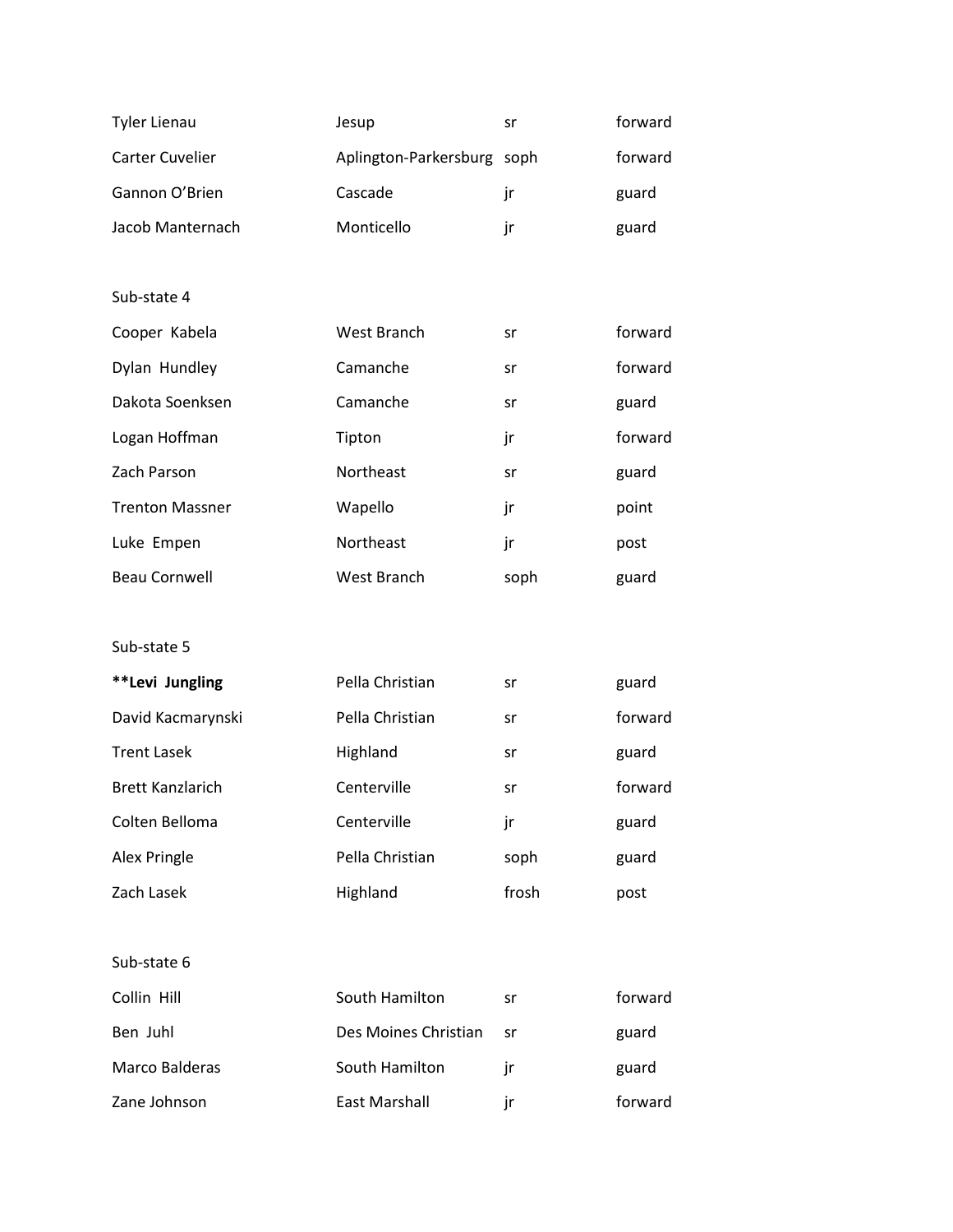| <b>Brady Elder</b>   | Pleasantville        | sr | guard   |
|----------------------|----------------------|----|---------|
| Zaine Leedom         | East Marshall        | ır | forward |
| <b>Tyler DeBondt</b> | East Marshall        | ır | guard   |
| <b>Issac Prewitt</b> | Des Moines Christian |    | guard   |

| Isiah Humphrey      | Underwood              | sr   | forward |
|---------------------|------------------------|------|---------|
| <b>RJ Harris</b>    | <b>AHSTW</b>           | jr   | forward |
| Carter Boothe       | <b>Central Decatur</b> | jr   | guard   |
| <b>Ryan Schmitt</b> | Van Meter              | soph | post    |
| <b>Steve Martin</b> | Shenandoah             | sr   |         |
| Dillon Faubel       | Treynor                | jr   | guard   |
| <b>Blake Fryar</b>  | Van Meter              | jr   | guard   |
| Ammari Johnson      | Woodard Academy        | sr   | forward |

| <b>Matt Dentinger</b> | Kuemper Catholic         | sr | post    |
|-----------------------|--------------------------|----|---------|
| <b>Jay Small</b>      | Hinton                   | sr | forward |
| Jon Brandt            | <b>IKM-Manning</b>       | sr | guard   |
| Carson Kruger         | Alta-Aurelia             | jr |         |
| Ryan Radke            | Alta-Aurelia             | sr |         |
| Parker Badding        | Kuemper Catholic         | jr | guard   |
| Ben Wagner            | <b>IKM-Manning</b>       | sr | guard   |
| Jonas Otto            | South Central Calhoun sr |    | guard   |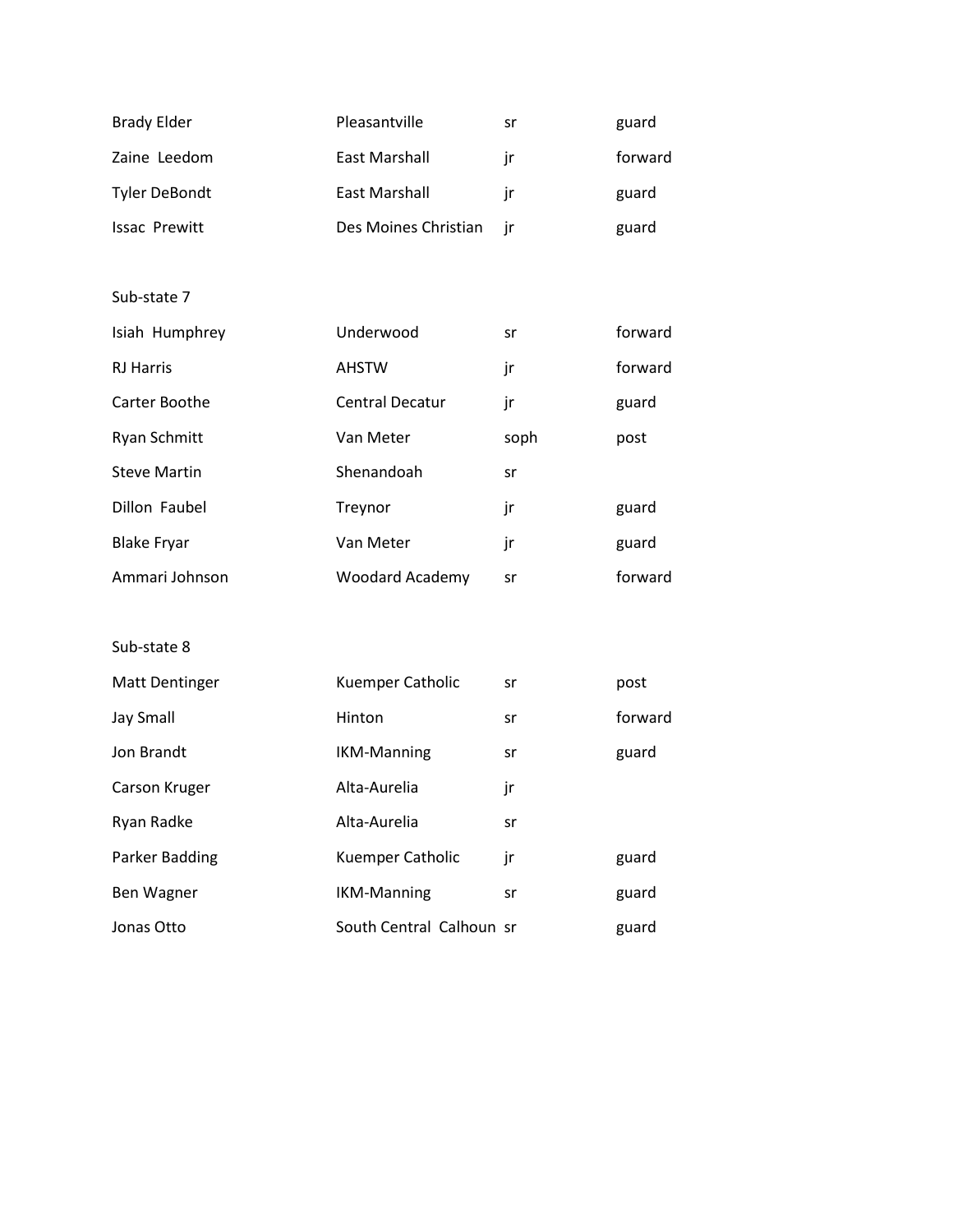### **Class1A**

Sub-state 1

| Riley Van Whye     | Central Lyon      | sr | guard   |
|--------------------|-------------------|----|---------|
| Nicholas Ruden     | Remsen St Mary's  | jr | forward |
| Colin Schroeder    | Remsen St Mary's  | sr | guard   |
| Jordan Kyle        | Harris Lake Park  | sr | forward |
| <b>Marcus Rens</b> | Boyden-Hull       | sr | guard   |
| Jake Lynott        | <b>West Sioux</b> | jr | guard   |
| Jacob Wesselmann   | Remsen St Mary's  | sr | forward |
| Shane Solberg      | Boyden-Hull       | sr |         |

Sub-state 2

| Dylan Eckels          | West Hancock           | sr   | guard   |
|-----------------------|------------------------|------|---------|
| Zach Martinek         | West Fork              | soph | guard   |
| <b>TJ</b> Schnurr     | <b>Bishop Garrigan</b> | soph | forward |
| <b>Michael Demers</b> | Storm Lake St Mary's   | sr   | forward |
| Seth Weiland          | West Hancock           | sr   | forward |
| <b>Tom Fick</b>       | Northwood-Kensett      | sr   | forward |
| <b>Trent Pederson</b> | North Union            | sr   | guard   |
| <b>Travis Fekkers</b> | West Fork              | sr   | guard   |

| ##Joe Smoldt              | Gladbrook-Reinbeck  | sr   | guard   |
|---------------------------|---------------------|------|---------|
| Nathan Karsjens           | <b>AGWSR</b>        | sr   | guard   |
| Paul Runguist             | Wapsi Valley        | soph | guard   |
| Matthew Hill              | Colo-NESCO          | jr   | forward |
| Sean McFadden             | Don Bosco           | jr   | guard   |
| <b>Brant DeMeulenaere</b> | <b>Belle Plaine</b> | sr   | forward |
| Parker Ingamells          | Hudson              | jr   | guard   |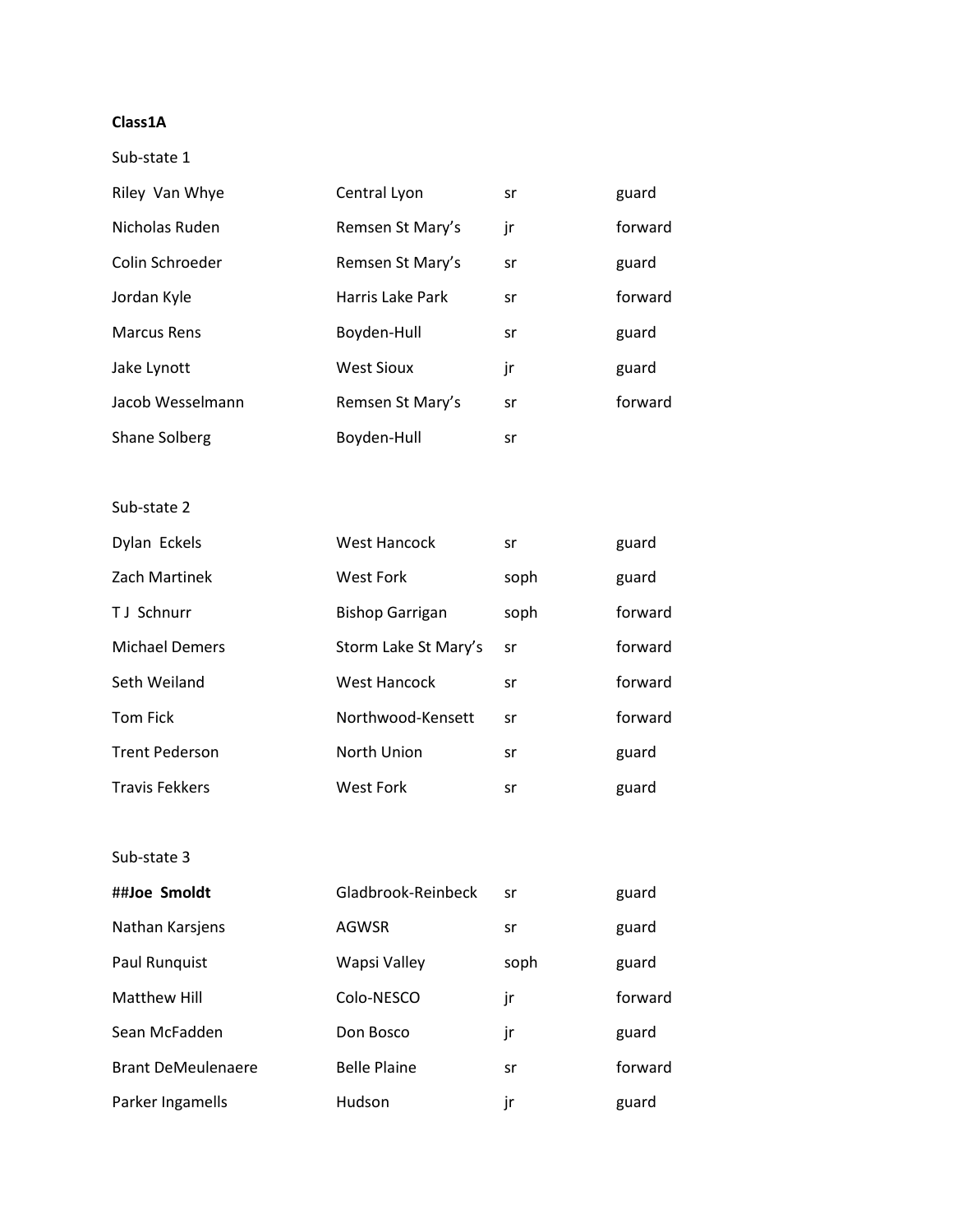| Garrett Tiarks | Colo-NESCO | guard |
|----------------|------------|-------|
|                |            |       |

| **Jake Hilmer        | North Linn        | soph | guard   |
|----------------------|-------------------|------|---------|
| Seth Moeller         | Prince of Peace   | sr   | guard   |
| <b>Ryan Miller</b>   | North Linn        | jr   | forward |
| <b>Robby Sweers</b>  | Clayton Ridge     | sr   | forward |
| <b>Brett Kelting</b> | Calamus-Wheatland | sr   | guard   |
| David Seber          | North Linn        | soph | guard   |
| Alex Martens         | Midland           | sr   | guard   |
| Logan Miller         | Easton Valley     | fr   | guard   |

Sub-state 5

| <b>Mason Porter</b>  | New London            | soph | guard   |
|----------------------|-----------------------|------|---------|
| Jovonte Squiers      | Lone Tree             | sr   | guard   |
| Cory Hopper          | <b>Holy Trinity</b>   | sr   | guard   |
| Kaleb Haeffner       | Danville              | sr   | forward |
| Niko Gosnell         | Lone Tree             | sr   | forward |
| Kole Perkins         | Danville              | sr   | guard   |
| Nick Yutzy           | <b>Iowa Mennonite</b> | sr   | guard   |
| <b>Bryce Robison</b> | Winfield-Mt Union     | sr   | forward |

Sub-state 6

Brady Gavin **MTSM** jr forward Dakota Strong **Montezuma** sr guard Jesse Van Wyk Lynnville-Sully jr forward Kenny Boles **Murray** Sr point Brevin Hansen **Lynnville-Sully** jr **point** 

Logan Price **Montezuma** Sr forward